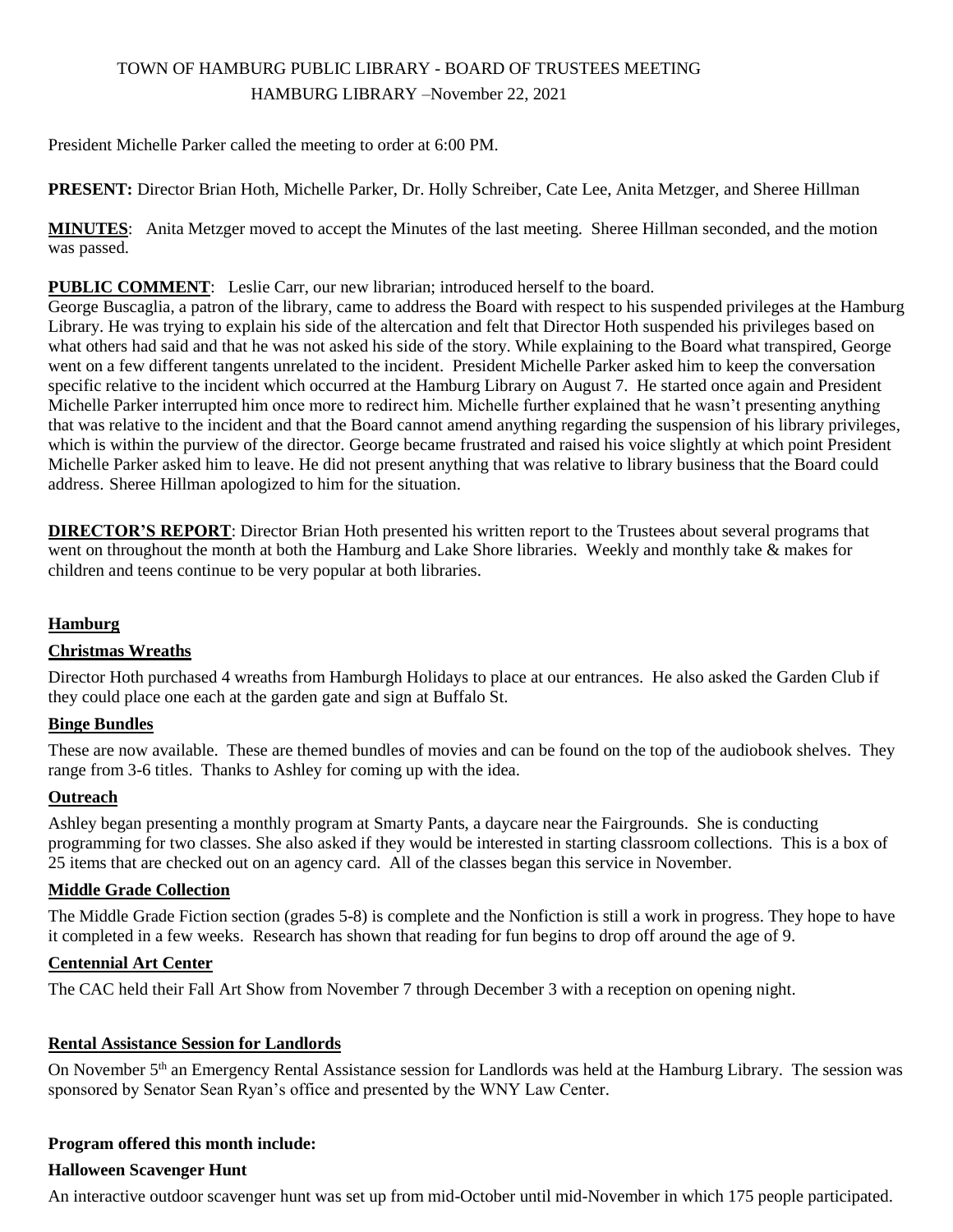Appreciation goes to Ashley & Maddy for organizing this.

## **Conductive Construction**

This free program for children 5 and up was held on October 23 with 2 children in attendance. They learned about electricity using squishy circuits and conductive play dough. This is part of the Herschell Carrousel Factory Museum and was presented by Young Audiences of WNY.

## **John Philip Sousa**

Mark Jones presented a program highlighting the history and music of John Philip Sousa. He supplemented his talk with photos and other documents. There were 8 adults in attendance.

## **Phoebe the Reading Dog**

On Oct. 2, Phoebe brought her friend Ragan who is in-training to be a service dog.

## **Story Time w/Miss Laurie**

Miss Laurie does a different them each week on Wednesday morning. To date, 145 have attended.

## **School Tour**

On November 12, a class of 4 year olds from Hamburg Nursery School 4 year olds visited for a tour and a story with Miss Ashley.

## **Book Signing with Jack Livingston**

Local author Jack Livingston visited to talk about and sign his latest book, "A Lot like Fun-Only Different". 7 adults attended.

## **Lake Shore**

Programs offered this month include:

## **Halloween Party**

Held on October 23 with 38 children and adults in attendance.

## **Button Making**

On November 6 Young Audiences of WNY held a button making program with 2 children in attendance.

## **Cookbook Club**

Held on November 8 with 8 in attendance. "Delish: Insanely Easy Casseroles" was the book.

## **Estate Planning**

On November 1, attorney Dan Schuller gave a presentation on estate planning with 12 people in attendance.

## **Halloween Movies**

"Tower of Terror" was the featured movie this month.

## **EduKids**

EduKids began bringing classes once a week to the library starting October 5. Miss Stephanie read them stories and Director Hoth spoke about applying for an agency card.

**Story Time**-"Whoo's Ready for Story Time" is held on Tuesday mornings. Stephanie averages 7 children per week.

Murder Mystery packs were given to patrons to play with their friends at home.

## **PRESIDENT'S REPORT**:

Michelle Parker advised that Director Hoth submitted the letter to the Board for Dr. Schreiber to be approved and appointed for a full five- year term.

## **TREASURER'S REPORT**:

 Dr. Holly Schreiber reported that all transactions were routine. All remaining funds were transferred to the Friends of the Library. Anita Metzger moved to approve the report, Cate Lee seconded, and the report was approved.